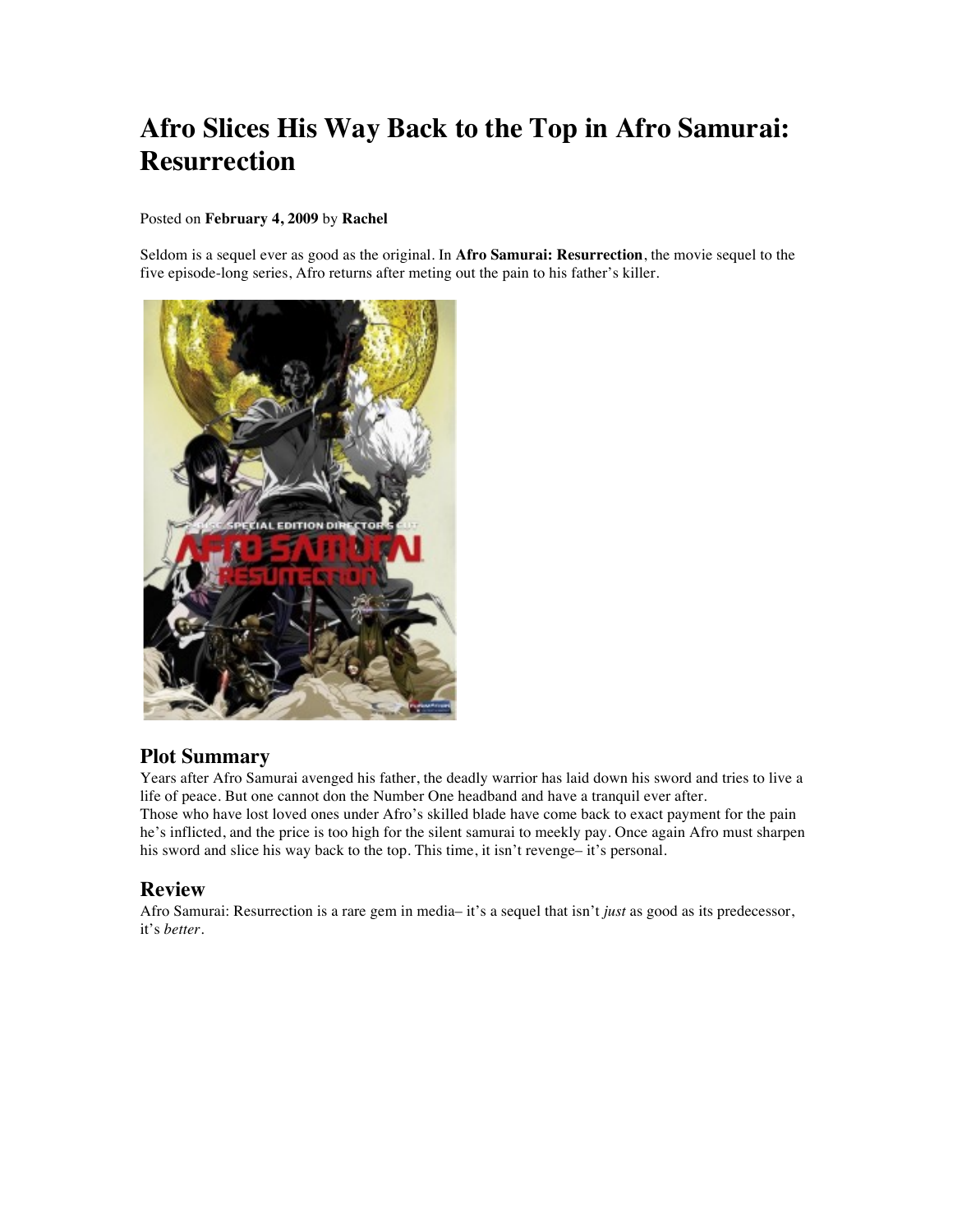

Soi and boob-obsessed evil scientist, ©Funimation 2009

The movie is more of an adventure than the slice and dice gore fest of the first series. Afro is back with his sidekick Ninja Ninja to put the hurt on some vengeful ghosts made in Afro's bloody wake. It's a solid telling of tables turned and whirlwinds reaped.

In its ninety minutes, Resurrection takes us back to the motley world of hip hop and history, rap and rice paddies. Afro comes face to face with those who felt the bitter bite of his vengeance. And payback's a bitch.

Resurrection is beyond entertaining, it's entrancing. The fights, imagery, story and dialog make this sequel hard to look away from. It pulls viewers in from the first scene and is relentless with the way it shoves its gorgeous animation down their throats. Anime fans will get a much needed breather from the usual anime fare, and non-fans will get an introduction to the anime world in a way that won't scare them off.

#### **Character Development**

It's obvious viewers who watched the Afro Samurai series will know the characters better than those who watch Resurrection cold. However, there is enough development for newcomers to piece together Afro's past history with the antagonists. It's not much, but it'll clue viewers in why Afro is who he is and does what he does.



Ninja Ninja is Afro's voice of "reason", ©Funimation 2009

Afro this time around has a new purpose, and it colors his actions and perspective. This time around, he's more thoughtful and precise. He's still a bastard, but he's a bastard who has some reserve and cognizance of who he's affecting. It doesn't hold him back much, but it deepens his character considerably.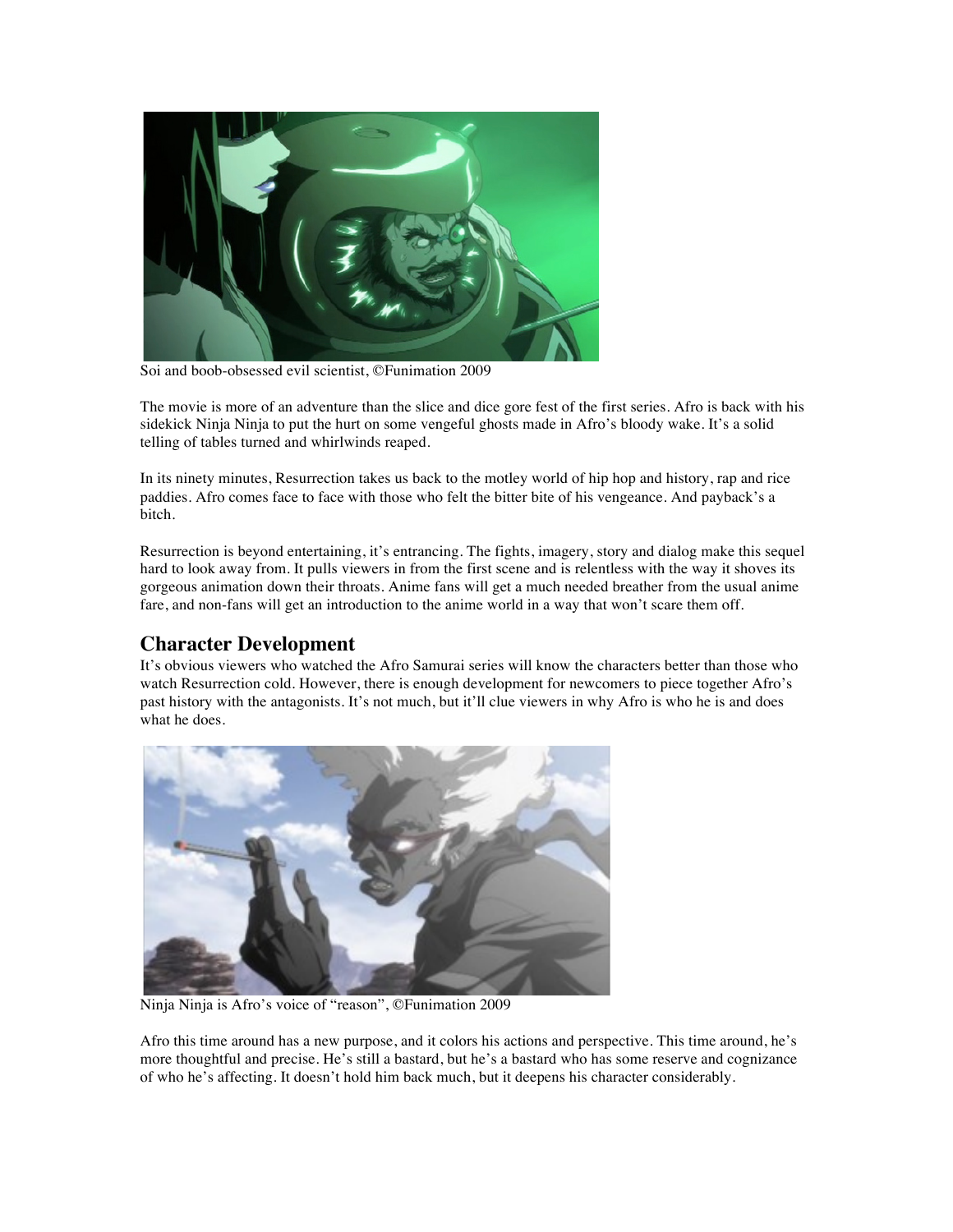Ninja Ninja, the voice of self-preservation, is louder now than in the series. He still has all the best lines and still adds lightness to the violence and sexuality of Resurrection, but he urges caution even more. Some of Ninja Ninja's choice lines, voiced by the bad ass motherf\*#er himself, **Samuel Jackson**:

- *This* is the best?! Maybe you aughta kill this mother <sup>\*\*</sup> #er too... for ly'n!!
- I mean, he cool and all, but he ain't yo' pal. Just *dead* this fool!
- Aw, shit, this guy's slick! I'm impressed. He just might kill yo' ass.

### **Character Design**

Designs are once again top-notch and totally over the top. The meshing of hip hop culture and traditional Japanese culture creates an unique one all its own. If I were asked to describe the movie's designs in one word I'd have to invent one: **Cyber-feudal**. The merging of advanced technology with traditional Japanese styles for Resurrection makes steampunk look tired. Nothing like it exists in the anime world, which makes this hybrid a refreshing stand-alone.

The character designs are overly emphasized and sometimes exaggerated, but mostly different from what one would expect from the medium. The women are ridiculously endowed and scantily clad, *not* new in anime, but nary a *bishonen* can be found, nor cutesey giant eyes nor tiny mouths.

Resurrection is a blend of the best of comic and anime standards. The seasoned anime eye won't glaze over from repetitious character designs, and newbies to the anime world won't be bored by typical American animation. Resurrection has visual offerings for everyone.



This DJ plays killer tracks, ©Funimation 2009

Color plays a big part in Resurrection's designs, the colors being intense and muted simultaneously. They play off each other, creating tension in the appropriate moments. Some parts of Afro Samurai are black and white with a monochromatic overlay of a saturated color. The effect is cinematic and dramatic. It's an intense device which works well to create mood.

The background shots must be mentioned as well. Details and colors make them more than just set pieces and more a part of the plot.

#### **Animation**

There aren't enough words in the English language to describe how implicitly awesome the animation is. Gonzo, the studio responsible, gets a pass on some of the craptacular animation it's done in the past few years for the breathtaking work it's done on Resurrection. The skillful set lighting, shading and perspective in the animation gives the movie the chops to flirt with the moniker, "Work of Art".